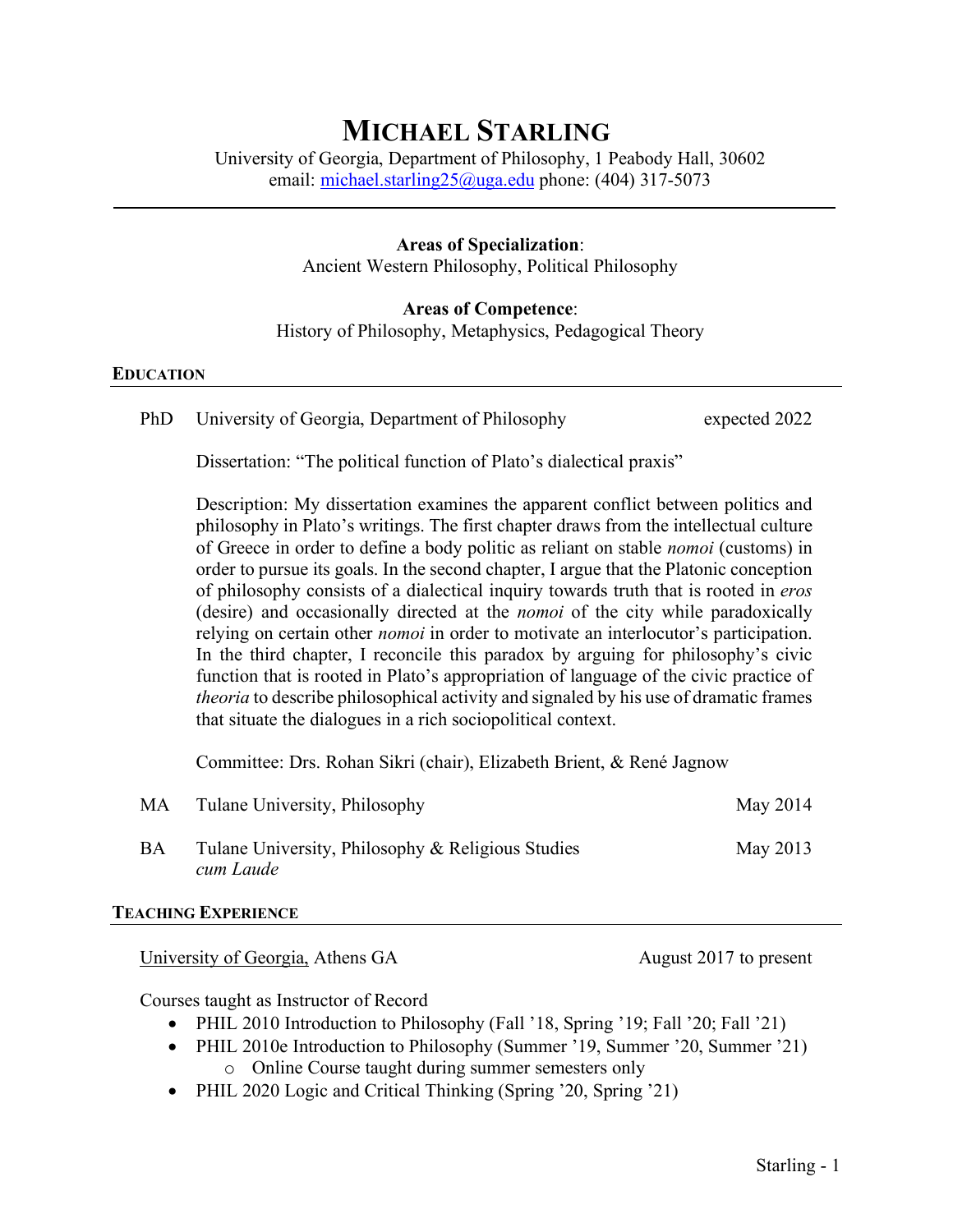- PHIL 3000 History of Ancient Western Philosophy (Fall '19)
	- o Intermediate course covering Plato's *Theaetetus*, *Sophist*, and *Statesman* using close reading of texts as well as relevant secondary literature.

Courses taught as Teaching Assistant

• PHIL 2010 Introduction to Philosophy (Fall '17, Spring '18)

Georgia Perimeter College, Atlanta GA August 2014 to May 2015 (now Perimeter College at Georgia State University) Adjunct Professor, Humanities Department

Courses taught as Instructor of Record

- PHIL2010 Introduction to Philosophy (Fall '14)
- PHIL1010 Logic and Critical Thinking (Fall '14, Spring '15)

# **COURSES PREPARED TO TEACH**

- Philosophy of Film
- Philosophy of Horror
- Reason and Myth in Philosophy
- Ancient Eastern Philosophy
- Neoplatonism
- Metaphysics
- Modern Western Philosophy
- Medieval Western Philosophy
- Introduction to Ethics

## **HONORS AND AWARDS**

## [Excellence in Teaching Award](https://ctl.uga.edu/grad-student/teaching-awards/excellence-in-teaching-award/) (nominated) Fall 2021

"The Center for Teaching and Learning administers the Excellence in Teaching Award (ETA), sponsored by the Graduate School. This highly competitive award recognizes UGA graduate students who have demonstrated superior teaching skills and contributed to teaching beyond their own classroom responsibilities. The Excellence in Teaching Award is the top teaching award for graduate students at UGA."

## [Outstanding Teaching Assistant Award](https://ctl.uga.edu/grad-student/teaching-awards/outstanding-teaching-award/) Spring 2021

"This award recognizes teaching assistants who demonstrate superior teaching skills while serving in the classroom or laboratory."

## [Future Faculty Fellows](https://ctl.uga.edu/grad-student/future-faculty-fellows/) Program Tan Music States and Tan. 2021 – present

"The Future Faculty Fellows Program … is a year-long professional development program that brings together 15 innovative and dedicated teaching assistants from across campus to

Starling - 2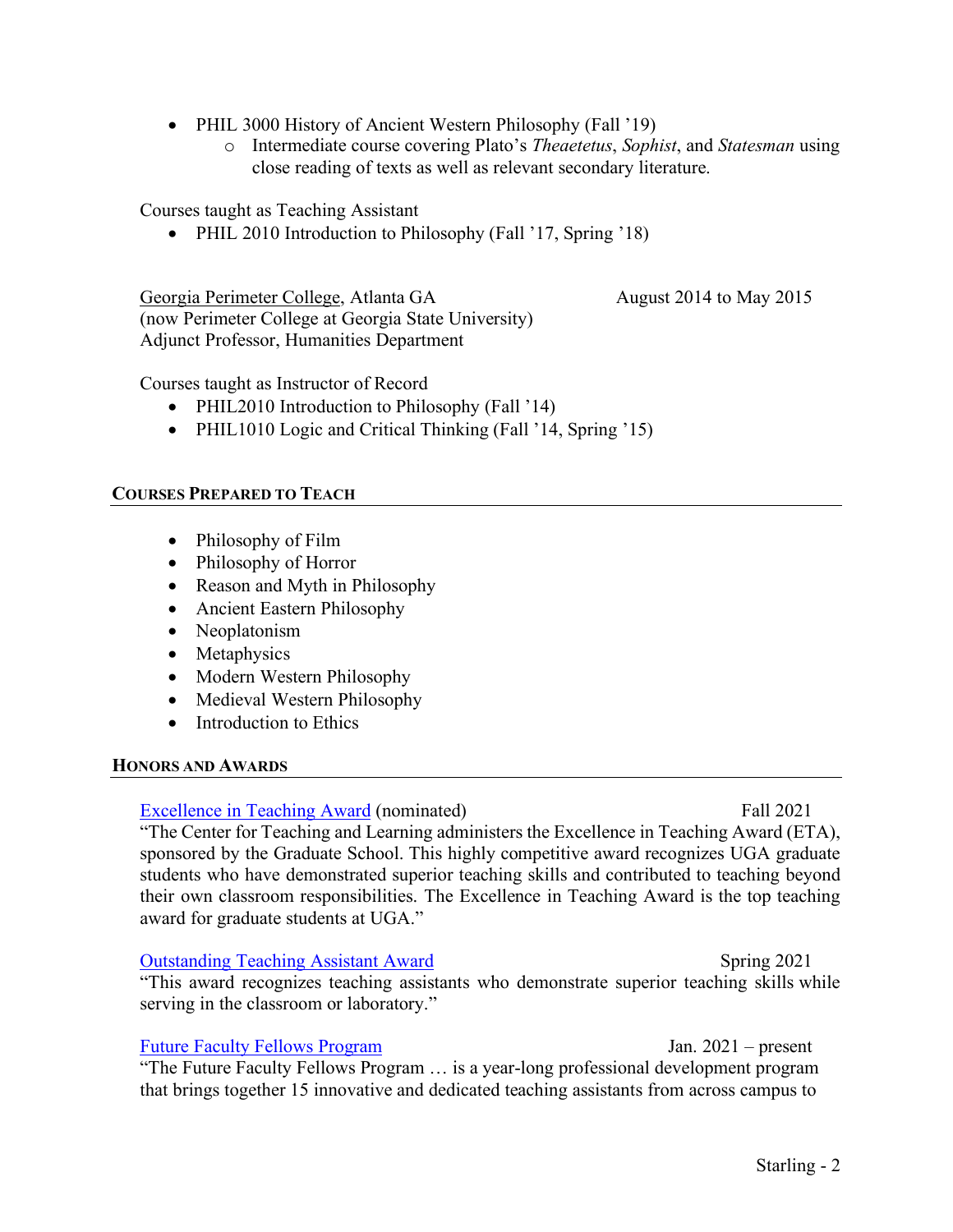talk about, reflect upon, and improve their teaching, while preparing them for the academic job market and the rigors of their first faculty positions."

J.M. Green and R.K. Green Graduate Fellowship 2020-2021 Fellowship grant of \$2000 for graduate students conducting research in the Arts and Humanities.

## **PRESENTATIONS**

Comments on "Excellent Beings: The Aesthetic Traits of a Good Life" presented by Alexandra Grundler at the American Society for Aesthetics Southern Aesthetics Workshop, Auburn University, October 15, 2021

"The Incongruence of Justice and Injustice in Thrasymachus' Account" presented at the American Philosophical Association Central Division Meeting, February 24, 2021.

"The Incongruence of Justice and Injustice in Thrasymachus' Account" Midsouth Philosophy Conference Annual Meeting, March 2020 [conference cancelled due to COVID-19 pandemic]

## **PROFESSIONAL SERVICE**

## TA Café Workshop Facilitator, Center for Teaching and Learning at UGA

These professional development workshops are specifically designed by and for Teaching Assistants of all disciplines to develop skills and strategies in their role as IORs or TAs.

- "Making Teaching Fun" October 28, 2021
- "Teaching Portfolio Peer Exchange" 4/28/21

Philosophy Graduate Student Association, UGA

- Graduate Student Moderator, 2020-2021
	- o Duties included: Attended faculty meetings, represented philosophy graduate student interests, and disseminated relevant meeting information to philosophy graduate students.
	- o Activities of note: Solicited philosophy graduate student feedback and input on issues related to COVID-19 policies, petitioned faculty for funding extensions in light of COVID-19 impact on graduate student progress, presented PGSA course proposal for PHIL 3050: Unjustly Marginalized Philosophies at faculty meeting.
- President, 2019-2020
	- o Duties included: presiding over monthly PGSA meetings, crafting agenda, organizing graduate student social events as well as community outreach initiatives and professional development workshops, organizing film screening and discussion events on campus open to students and community members, purchasing food and beverages for PGSA events.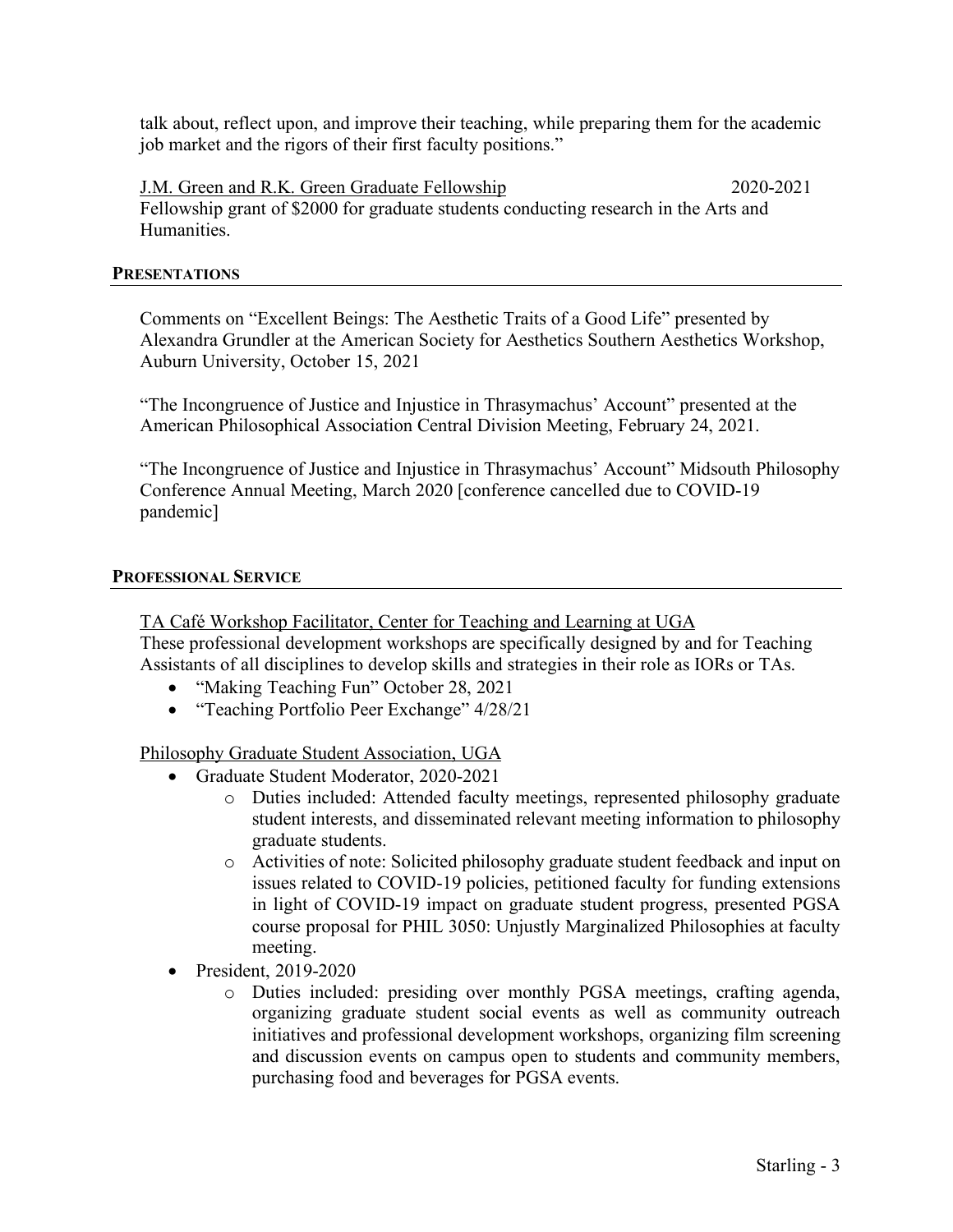- o Activities of note: Spearheaded and organized the "On Catastrophe" public film series for Fall 2019 and Spring 2020; assisted Graduate Coordinator with new Graduate Student Handbook and revision of PhD program requirements; regular meetings with incoming department head.
- Secretary, 2018-2019
- Treasurer, 2017-2018
	- o Activities of note: assisted in drafting the proposal to create online courses for summer terms, including the development of course syllabi for PHIL2010e, PHIL2020e, PHIL2030e, PHIL2050e.

# Service to Department of Philosophy

(in progress) *The (un)Official Philosophy Graduate Student Guide to UGA* A living document to be maintained by current graduate students that will help orient new graduate students to UGA and to life in Athens.

(in progress) "Interdisciplinary Showcase" page for departmental website In concert with the webmaster and the department head, I am developing a webpage and submission form which highlights philosophy faculty and student work in interdisciplinary fields and allows for the page to be easily maintained.

"Incorporating SWANK Digital Campus assets into D2L/Brightspace courses" Zoom presentation to UGA philosophy department, November 20, 2020

"Preparing to Pivot: eLC Functionality and Tools" Zoom presentation to UGA philosophy department, March 19, 2020

*Hereditary* Film Screening and Discussion; as part of "On Catastrophe" film series Organizer and discussion facilitator, October 17, 2019

"Overview of PHIL2010e Structure and Strategies" Presentation to graduate students in PHIL7010: Teaching Philosophy, September 23, 2019

## **PROFESSIONAL DEVELOPMENT**

[Certificate in Diversity and Inclusion](https://diversity.uga.edu/faculty_and_staff/individual_opportunities/cdi_program/) (in progress)

"The Certificate in Diversity and Inclusion (CDI) engages UGA faculty and staff in building capacity to contribute to and sustain a diverse and inclusive campus environment. The CDI is offered in partnership with the Human Resources Training and Development Department and other diversity-related office and programs across the institution."

Future Faculty Fellows Program, 2021 Cohort

["The Future Faculty Fellows Program](https://ctl.uga.edu/grad-student/future-faculty-fellows/) ... is a year-long professional development program that brings together 15 innovative and dedicated teaching assistants from across campus to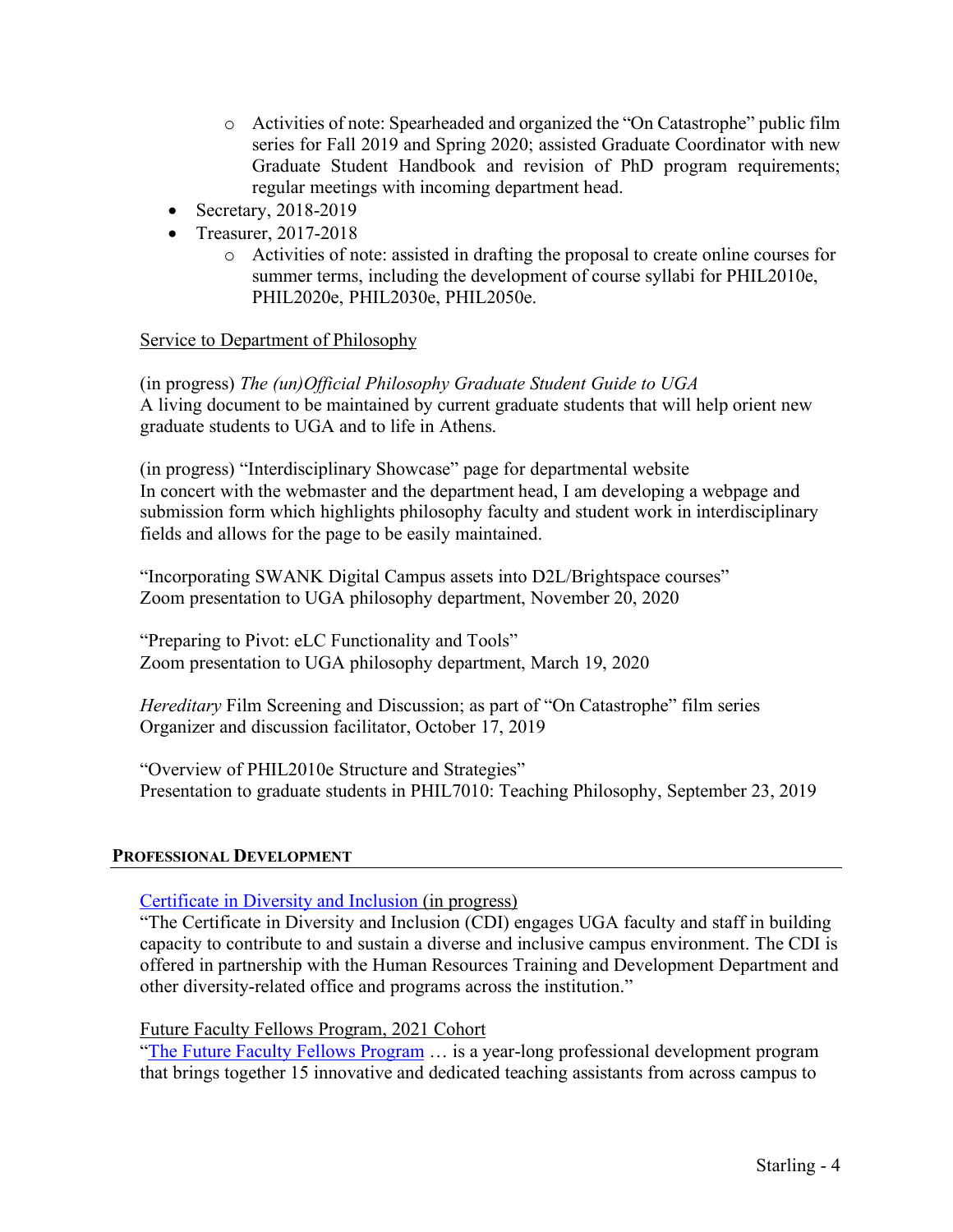talk about, reflect upon, and improve their teaching, while preparing them for the academic job market and the rigors of their first faculty positions."

## TA Cafés (as attendee)

These professional development workshops are specifically designed for Teaching Assistants of all disciplines to develop skills and strategies in their role as IORs or TAs.

Fostering Student Well-Being, September 23, 2021

Writing Diversity Statements, February 4, 2020

UGA Non-Discrimination and Anti-Harassment Policy Departmental Training (5/6/2021) Review of NDAH Policy facilitated by representatives of the Equal Opportunity Office at UGA for the Department of Philosophy.

## Philosophizing with High School Students

(2/15/20) Workshop led by Thomas Wartenberg and co-sponsored by UGA's Office of Service-Learning covering strategies for secondary school philosophy education.

## Philosophizing with Young Children

(2/12/20) Workshop led by Thomas Wartenberg and co-sponsored by UGA's Office of Service-Learning covering strategies for primary school philosophy education.

## CTL's Spring Teaching Symposium, University of Georgia

Each spring, the Center for Teaching and Learning hosts a day of workshops for TAs from all departments to learn teaching strategies and skills, such as assignment development, Diversity, Equity and Inclusion training, and classroom management.

Years attended: 2018, 2020

## **GRADUATE COURSES TAKEN**

## At University of Georgia

#### Seminars:

PHIL8600: Metaphysics (Instructor: Dr. Ed Halper) PHIL8010: Modern and Contemporary Philosophy (Instructor: Dr. O. Brad Bassler) PHIL8310: Philosophy of Mind (Instructor: Dr. Richard Dien Winfield) PHIL8010: Modern and Contemporary Philosophy (Instructor: Dr. Elizabeth Brient) PHIL8200: Ethics (Instructor: Dr. Melissa Fahmy) GREK8010: Readings in Greek Literature (Instructor: Dr. Charles Platter) PHIL8010: Modern and Contemporary Philosophy (Instructor: Dr. René Jagnow) PHIL8000: Ancient and Medieval Philosophy (audited) (Instructor: Dr. Brad Bassler)

# Graduate Courses:

PHIL6510: Deductive Systems (Instructor: Dr. Yuri Balashov) PHIL6210: Social and Political Philosophy (Instructor: Dr. Thanassis Samaras) PHIL6010: Aristotle (Instructor: Dr. Thanassis Samaras)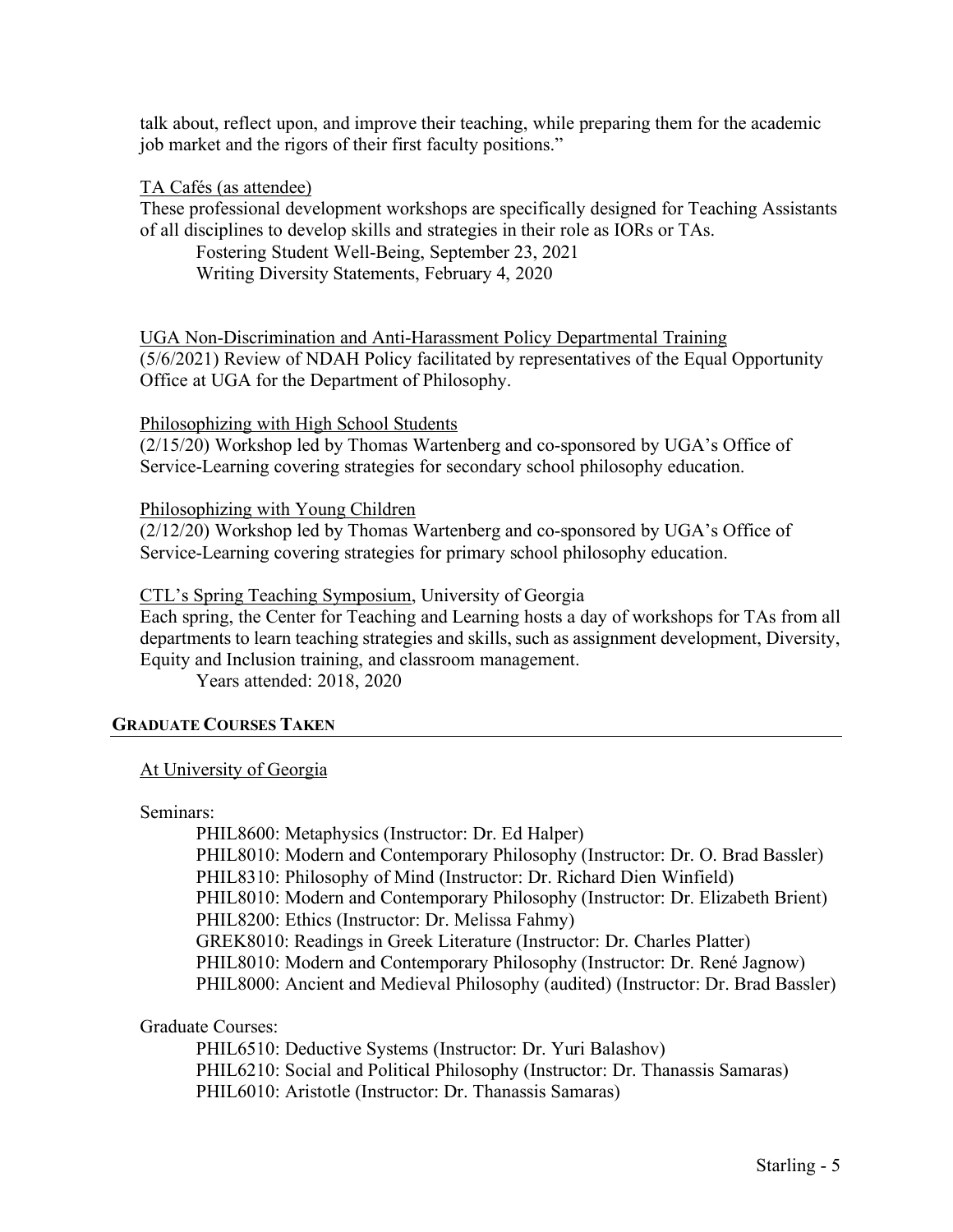PHIL7010: Teaching Philosophy (Instructor: Various faculty) PHIL6000: Plato (Instructor: Dr. Thanassis Samaras) PHIL8800: Readings in Philosophy (Instructor: Dr. Ed Halper)

# At Tulane University

PHIL6932: Metaphilosophy (Instructor: Dr. Bruce Brower) PHIL6933: Topics in Aesthetics (Instructor: Dr. Alison Denham) PHIL6200: Plato (Instructor: Dr. Ronna Burger) PHIL6330: Nietzsche (Instructor: Dr. Richard Velkley) PHIL7200: 19<sup>th</sup> Century Philosophy (Instructor: Dr. Richard Velkley) PHIL6280: Kant's *Critique of Pure Reason* (Dr. Oliver Sensen) PHIL6210: Aristotle (Dr. Ronna Burger) PHIL7490: Topics in Moral and Political Philosophy (Dr. Richard Velkley) PHIL6920: Platonism and the *Odyssey* (independent study with Dr. Ronna Burger) PHIL6170: Philosophy of Perception (Dr. Bruce Brower)

## **LANGUAGES**

English: Native speaker Attic & Koine Greek: Research Proficiency

## **PROFESSIONAL AFFILIATIONS**

American Philosophical Association. Member, 2017 – Present American Society for Aesthetics, Member, 2021 – Present

## **OTHER**

Academic Interests of Note:

- Aesthetics of Horror Films
- Popular Aesthetics
- Philosophy of Race